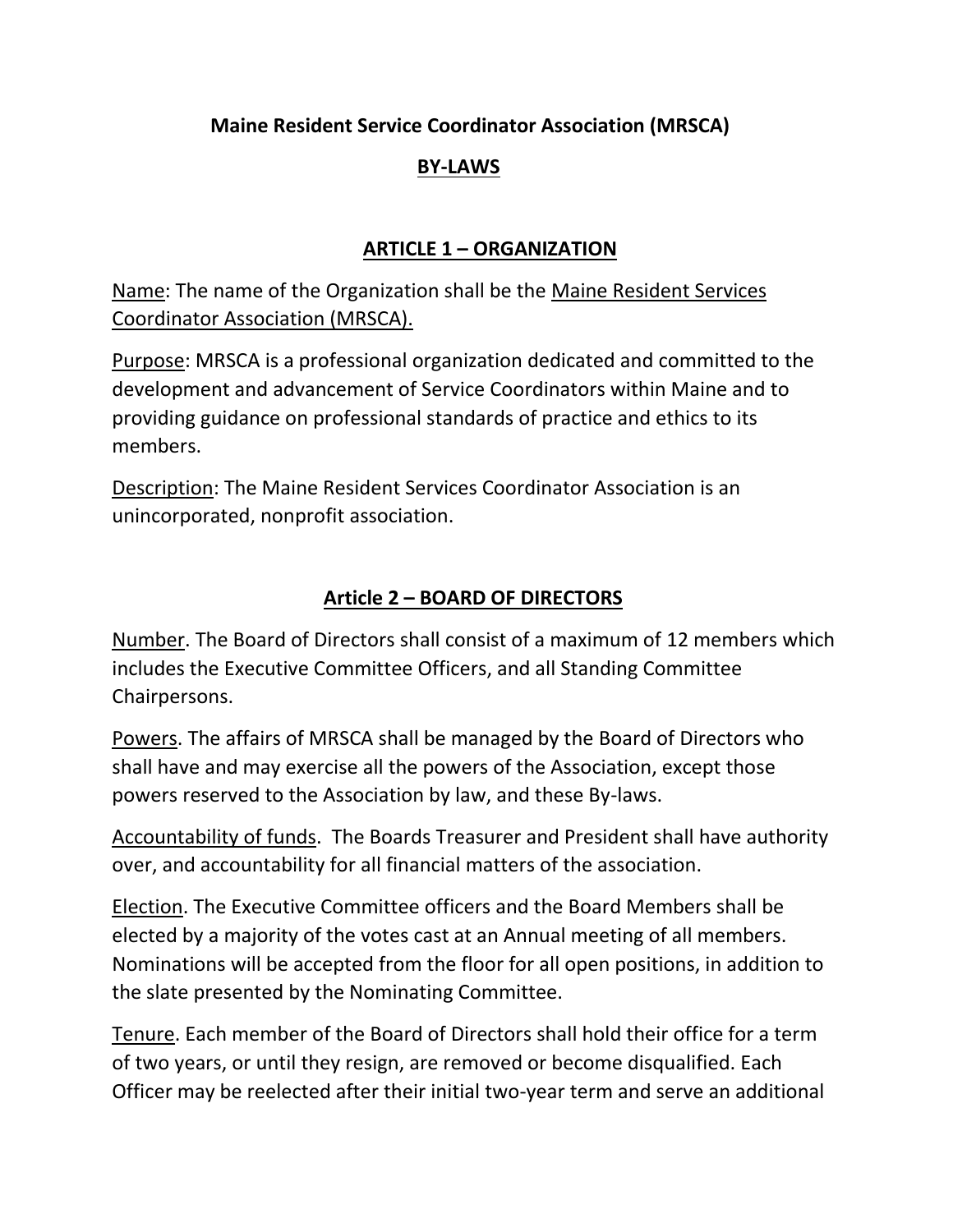two-year term. No Officer may be elected and serve more than two consecutive terms in the same office without the passage of one full year, unless there is a need or no other member is interested to fill the position.

Resignation. Any Board member may resign at any time by giving written notice to the President or, in the case of the President, to the Board. The resignation shall take effect at the time specified in their notice unless as specified by Removal.

Removal. Any Board member may be immediately removed, either with or without cause, at any time by the affirmative vote of three-quarters of the membership of MRSCA.

Vacancies. If the office of any executive committee member becomes vacant for any reason, a replacement shall be appointed by the Board with the expectation that they remain in the position for the remained of the unexpired term.

Immediate past Presidents: The immediate past president(s) may choose to serve as ex-officio, non-voting members(s) of the Board for the two years following the end of their term(s).

# **ARTICLE 3 – EXECUTIVE COMMITTEE**

The Executive Committee officers shall consist of the President or Co-Presidents, Vice President, Secretary, and Treasurer.

# Duties of the Executive Committee Officers: Are as follows:

President or Co-President: The President or co-Presidents shall preside at all meetings of the general membership and all meetings of the Executive Committee. The President or co-Presidents shall have the necessary authority and responsibility to administer the Association in all its activities, subject to the policies as may be adopted and such orders as may be issued by the Executive Committee, the membership, or by any of the committees to which specific powers have been delegated. The President or co-presidents shall be the duly authorized representatives of the Executive Committee in all matters in which the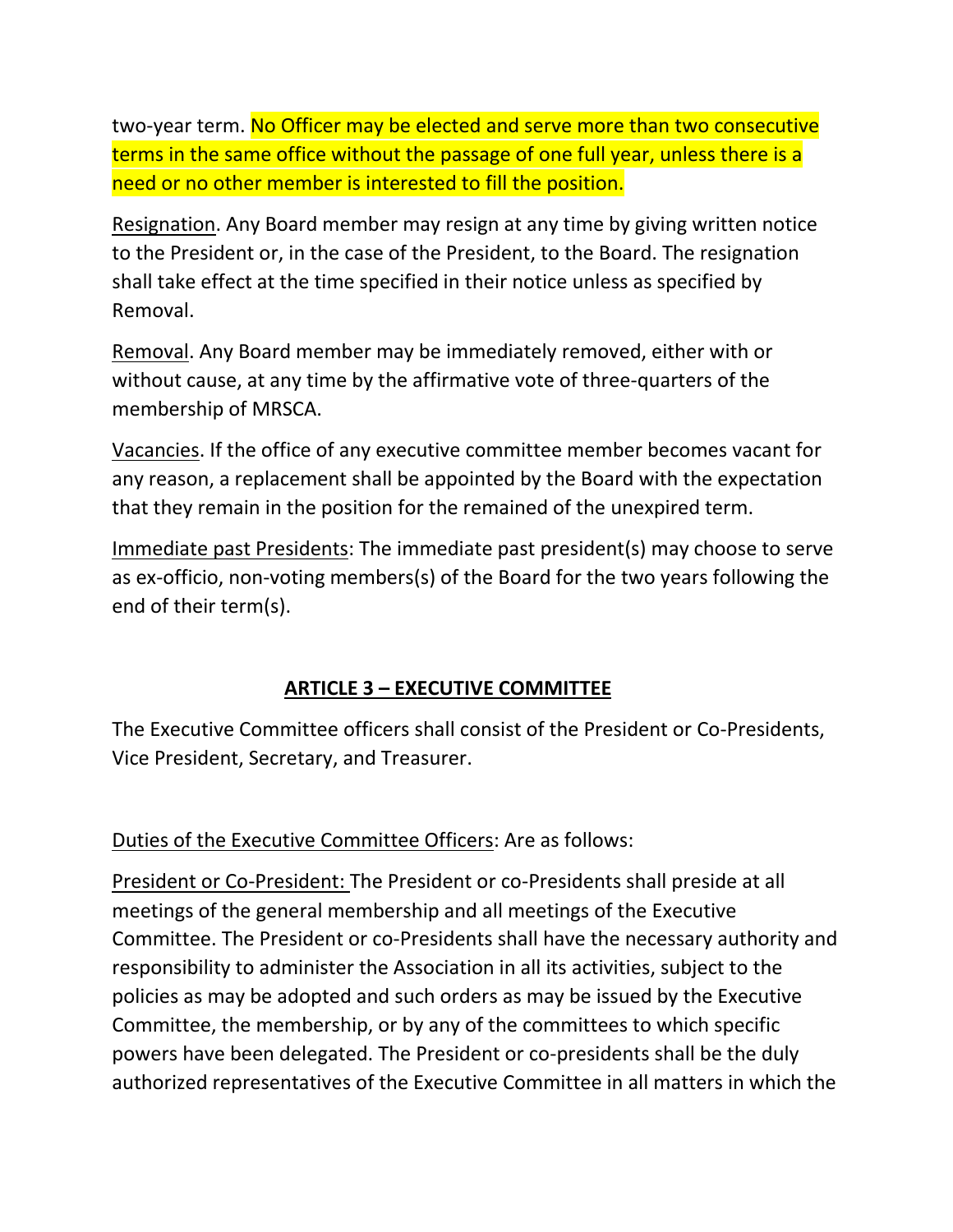committee has not formally designated some other person for that specific purpose. The President or co-presidents shall sign all documents or other instruments requiring signatures of an officer of the Association, and shall have the authority and duties that such position would customarily require.

Vice President: The Vice President shall, in the absence of the President or co-Presidents, or in the event of a vacancy in the office of President, perform all duties imposed on the President by these by-laws. The Vice President shall also perform such other duties as are assigned by the President or co-Presidents.

Secretary: The Secretary shall have custody of all records, books, papers and documents of the Association. The Secretary shall also keep or arrange to have kept the minutes of all meetings of the Board, Executive Committee and Business meetings of the membership. The Secretary shall also have such other duties as may be assigned by the President or co-Presidents or by the Executive Committee.

Treasurer: The Treasurer shall be the chief financial officer and the chief accounting officer of the Association. The treasurer shall be accountable for and in charge of its financial affairs, funds, securities, and valuable papers and shall keep full and accurate records of them. The Treasurer shall have such other duties and powers as designated by the board of Directors or the President. The Treasurer shall also be in charge of the Associations books of account and the accounting records.

# **ARTICLE 4 – STANDING AND SHORT TERM COMMITTEES**

Enumeration of Standing Committees: The Standing Committees of the Association shall be the Nominating, Membership, Education, Public Policy/Advocacy, and the Finance/Resource Development committees.

Short Term Committees: The Executive Committee may establish other short term committees when it has been determined to be needed by the Association but they shall not be considered standing committees unless the By-Laws are amended to reflect this. A Short Term Committee will last for the term of the current Executive Committee or until they have accomplished their assignment, and are dismissed by them. They can be reinstated by the new Executive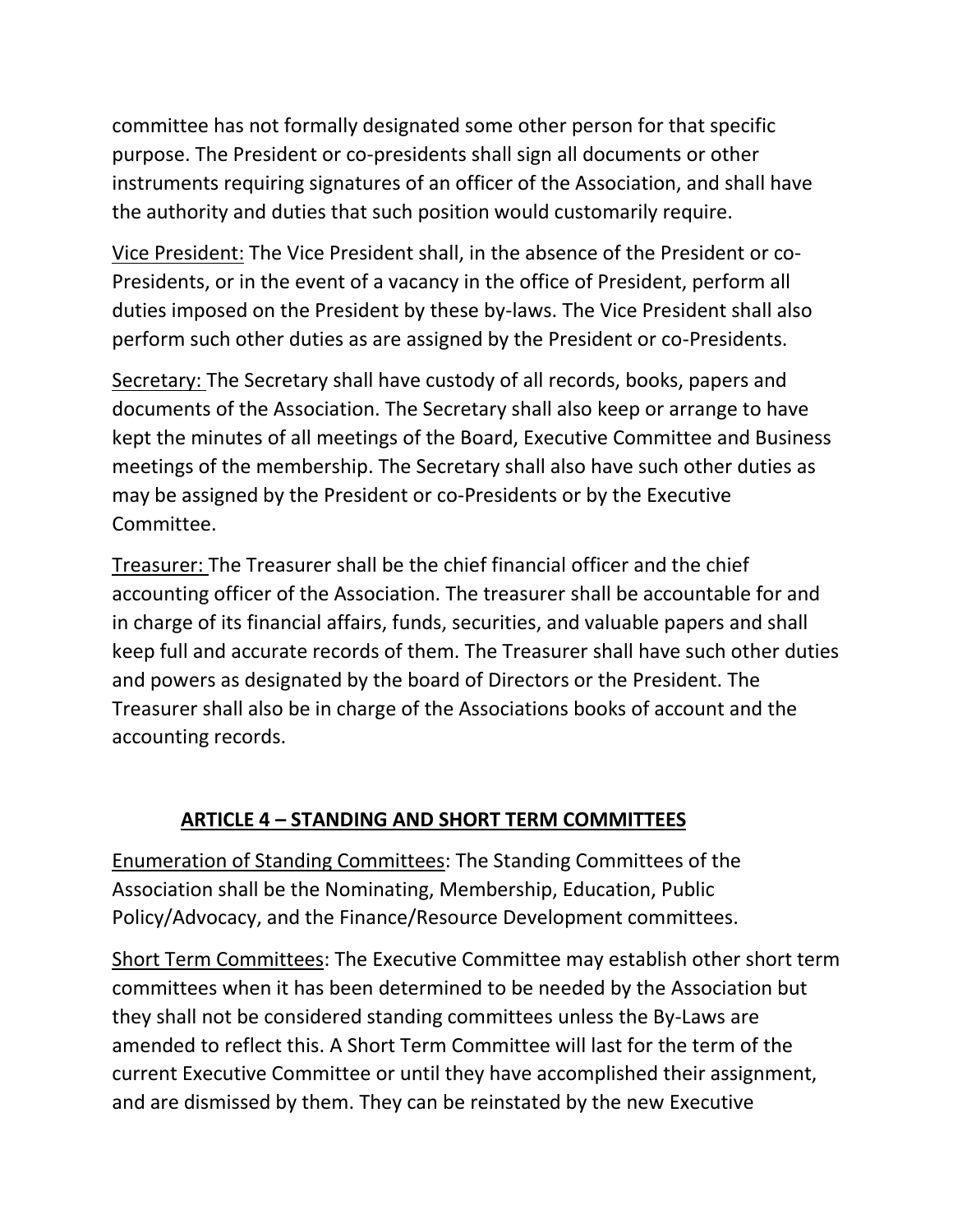Committee, should the need still be present, and the new Executive Committee desires it.

Appointments: Appointments to the Standing or Short term committees, including appointments to fill any vacancies, are made by the Chairpersons and or the Executive Committee. The Board will establish committee membership levels based on the needs of each committee. The president (Co-Presidents) will serve as an ex-officio member(s) of each standing Committee, with the exception of the Nominating Committee.

Standing Committee Responsibilities: The responsibilities of the Standing Committees shall be as follows:

Nominating Committee: The sole responsibility of the Nominating Committee is to prepare and present a proposed slate of Officers and Directors at the Annual Meeting, in accordance with these By-Laws and in consideration of the following criteria: Demographics, geographic distribution, diversity of skills, and willingness to serve.

Membership Committee: The membership committee will receive and review membership applications, develop and maintain a membership mailing list and oversee the production of a membership directory. It will maintain membership records, conduct membership drives, as directed by the Executive Committee and perform other related duties to membership as may be assigned by the Executive Committee.

Education Committee: Education Committee shall be responsible for developing and recommending continuing education programs to enhance the professional development of association members, as directed by the Executive Committee.

Public Policy/Advocacy Committee: The Public Policy Advocacy Committee will be responsible for gathering data, informing members and promoting advocacy within housing and legislative arenas.

Finance/Resource Development Committee: The Finance/Resource Development Committee has primary responsibility for insuring that MRSCA maintains a healthy financial position that supports and allows the association to meet its mission of advancing the Resident Services Coordination profession through its many activities. Areas of responsibility include fund raising; coordination, preparation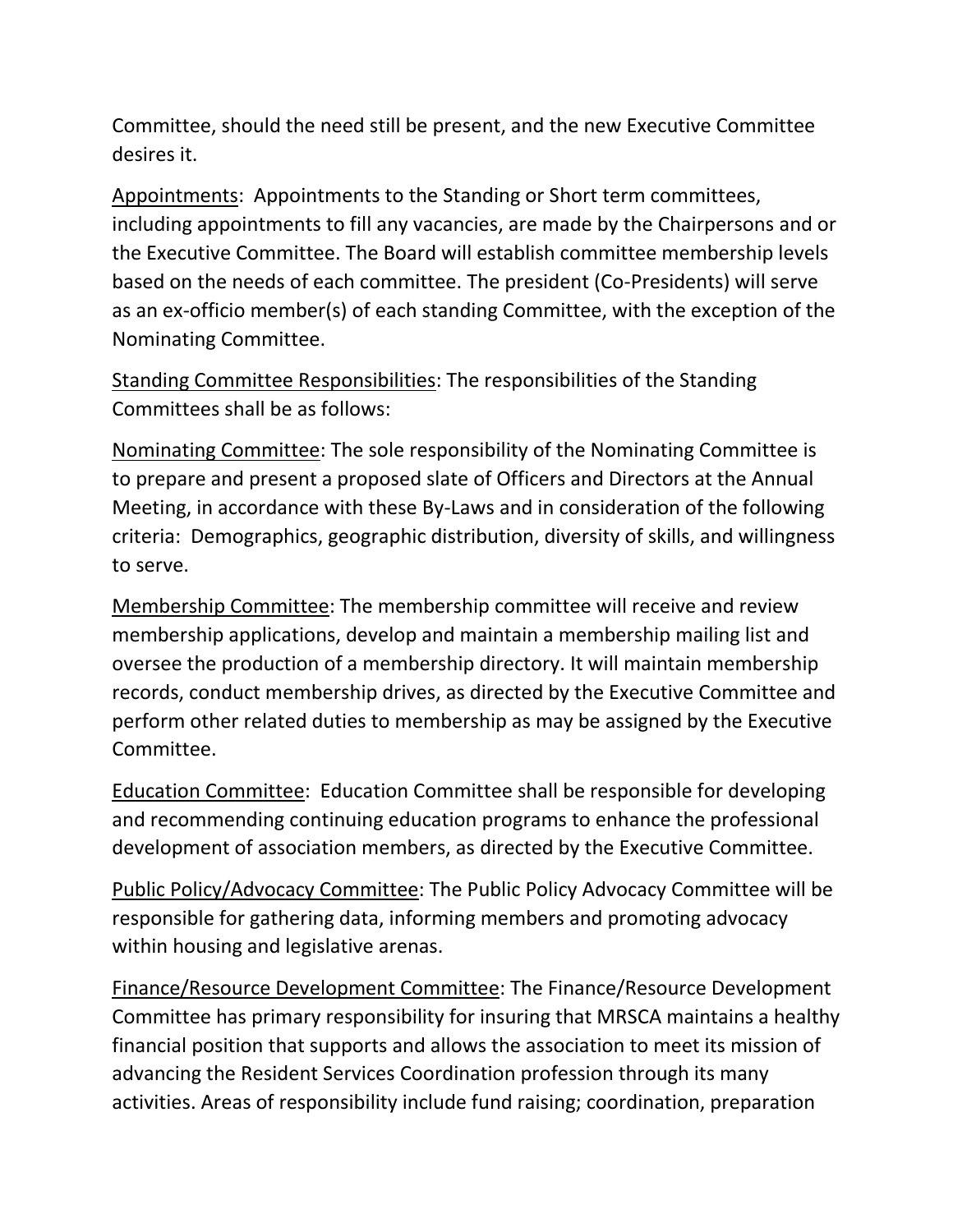and review of the budget with the Treasurer who will give quarterly updates to the Executive Committee; and annual reports to the full Board. The committee will also act as a catalyst for generating additional revenue including grants, sponsorship programs and other creative approaches to improve MRSCA's financial position. Members of the committee include the Treasurer, and other Association or Board members as appointed by the Chairperson or the Executive Committee.

### **ARTICLE 5 – MEMBERSHIP**

Membership: A member is a Maine resident service coordinator whose dues are paid in full, and who has voting privileges.

Associate member: An associate member is a Maine resident whose dues are paid in full, who is not an RSC but is actively involved in the housing business, and in working with RSC's, such as a Property Manager. An Associate member does not have voting privileges, but may participate in the educational opportunities offered.

Dues: All Members and Associate Members of the Maine Resident Services Coordinator Association are required to pay an annual membership fee due the First of each year. The Dues paid on any date will be pro-rated to cover to the end of the current year, when a new full dues payment will be due.

Transfer of dues: Dues paid by a management company for its RSC or Property Manager may be transferred to a new individual taking over the position vacated by the previous employee. The dues will be considered to cover the remainder of the year that they were original paid for.

Changes in dues: All changes in dues shall be recommended by the Executive Committee and passed by a majority of the voting members present at the Annual Meeting. The changes will take effect at the start of the New Year.

#### **ARTICLE 6– MEETINGS**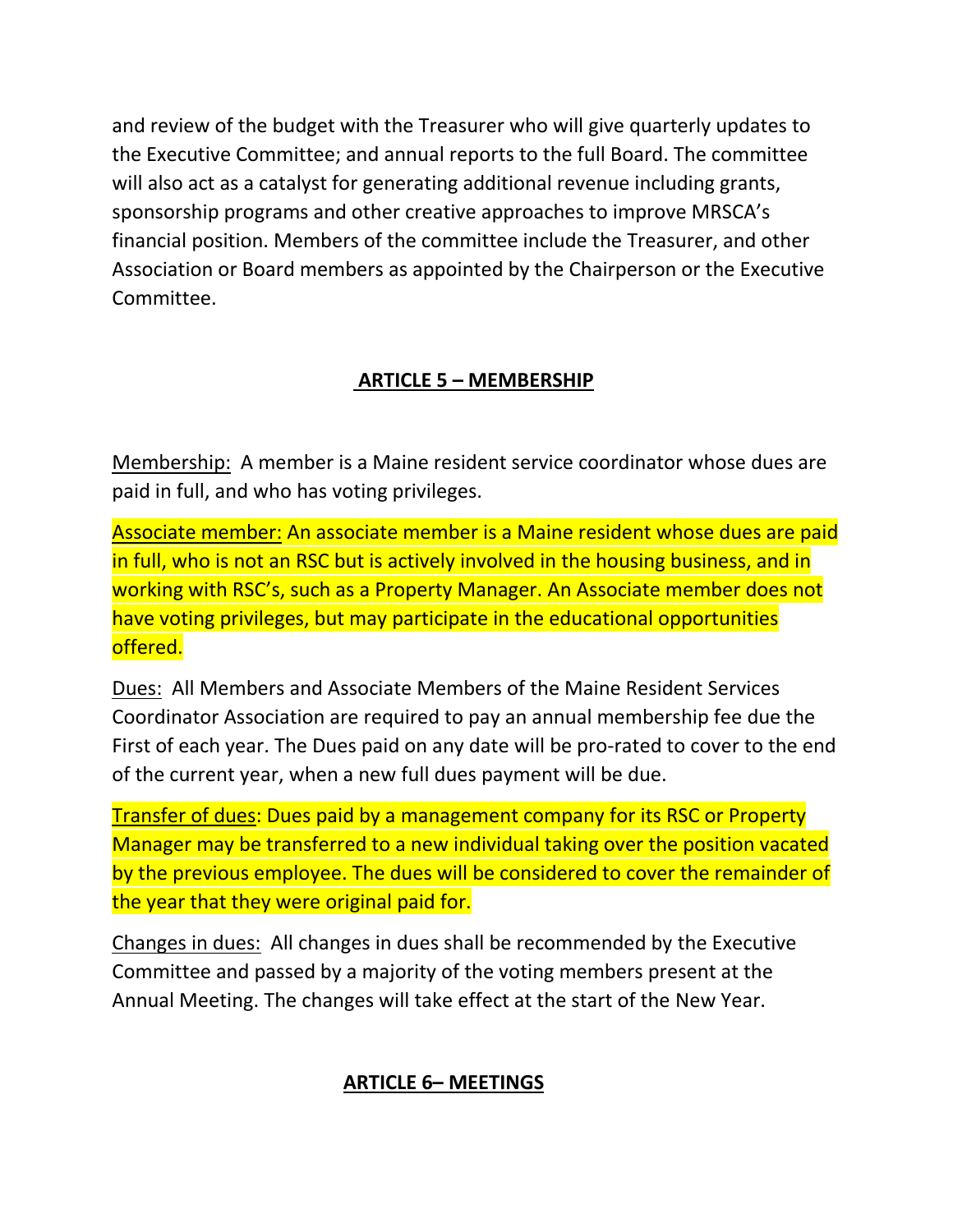Annual Meetings: There shall be one Annual Meeting of the members as determined by the Board.

General Membership: General membership meetings will be held at least twice a year, and an annual schedule given to the general membership.

Board Meetings: Regular meetings of the board are held bi-monthly and may be conducted by teleconferencing. Additional meetings maybe called by the President or Co-presidents, or by a majority of the Board of Directors, with adequate notice.

Special Meetings: Special meetings of the members of the Association will be held when called by the President or Co-presidents; when requested by 10% of the voting members, including two Officers; or when requested by three officers of the Association. Any voting member may petition the Officers to call a Special Meeting.

Notice of Meetings: Written notice of the time and place of all General membership and Special meetings shall be sent to each member of the Association at least seven days before the meeting. Notices of a Special meeting shall include the purpose of the meeting.

Quorum: At Board Meetings a quorum shall be 50% plus one of the Board, and shall be required to vote on issues. A quorum for a General Membership Meeting shall consist of one third of the voting members, two of which must be Officers. (A majority of the voting members present shall decide any question brought before the members except for By-Law Amendments.

Proxy and Voting: At all General Membership Meetings of the Association, each voting member shall be entitled to one vote, either in person or by proxy. Any vote by proxy shall be in writing and must be filed with the Secretary before the start of the meeting.

#### **ARTICLE 7– BY-LAWS**